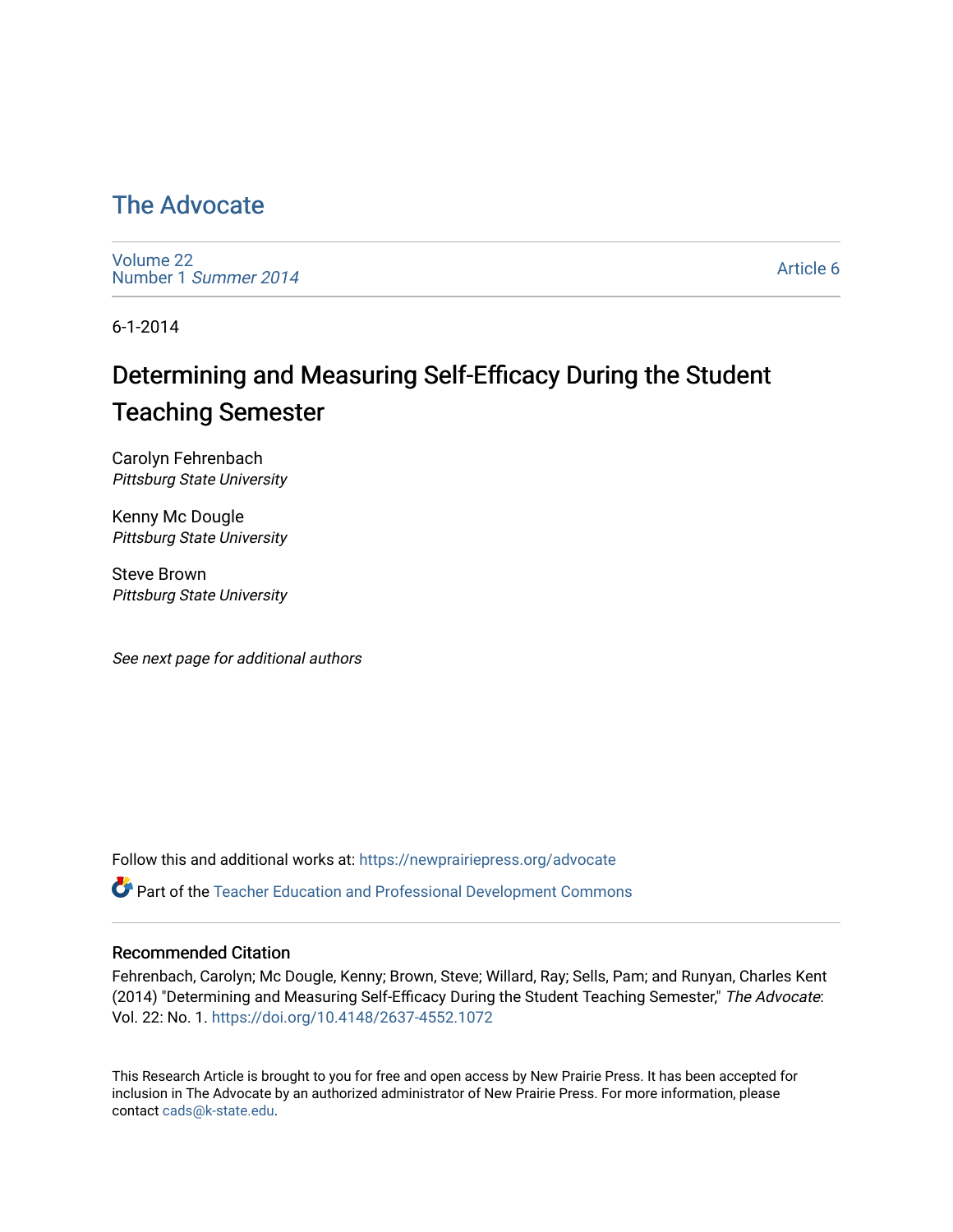#### Determining and Measuring Self-Efficacy During the Student Teaching Semester

#### Abstract

Self-efficacy is the belief that an individual is able to control the outcomes of potentially stressful situations. How teacher candidates feel about their ability to control new challenges can affect their performance in the classroom. Those with a poorer sense of self-efficacy may believe situations are out of their control. A more positive sense of perceived self-efficacy can lead to more positive outcomes. This article reports the results of a teacher self-efficacy scale administered to elementary and secondary teacher candidates at the beginning and end of their student teaching semester. Findings suggest that perceived self-efficacy among student teachers increases throughout the course of the student teaching experience.

#### Authors

Carolyn Fehrenbach, Kenny Mc Dougle, Steve Brown, Ray Willard, Pam Sells, and Charles Kent Runyan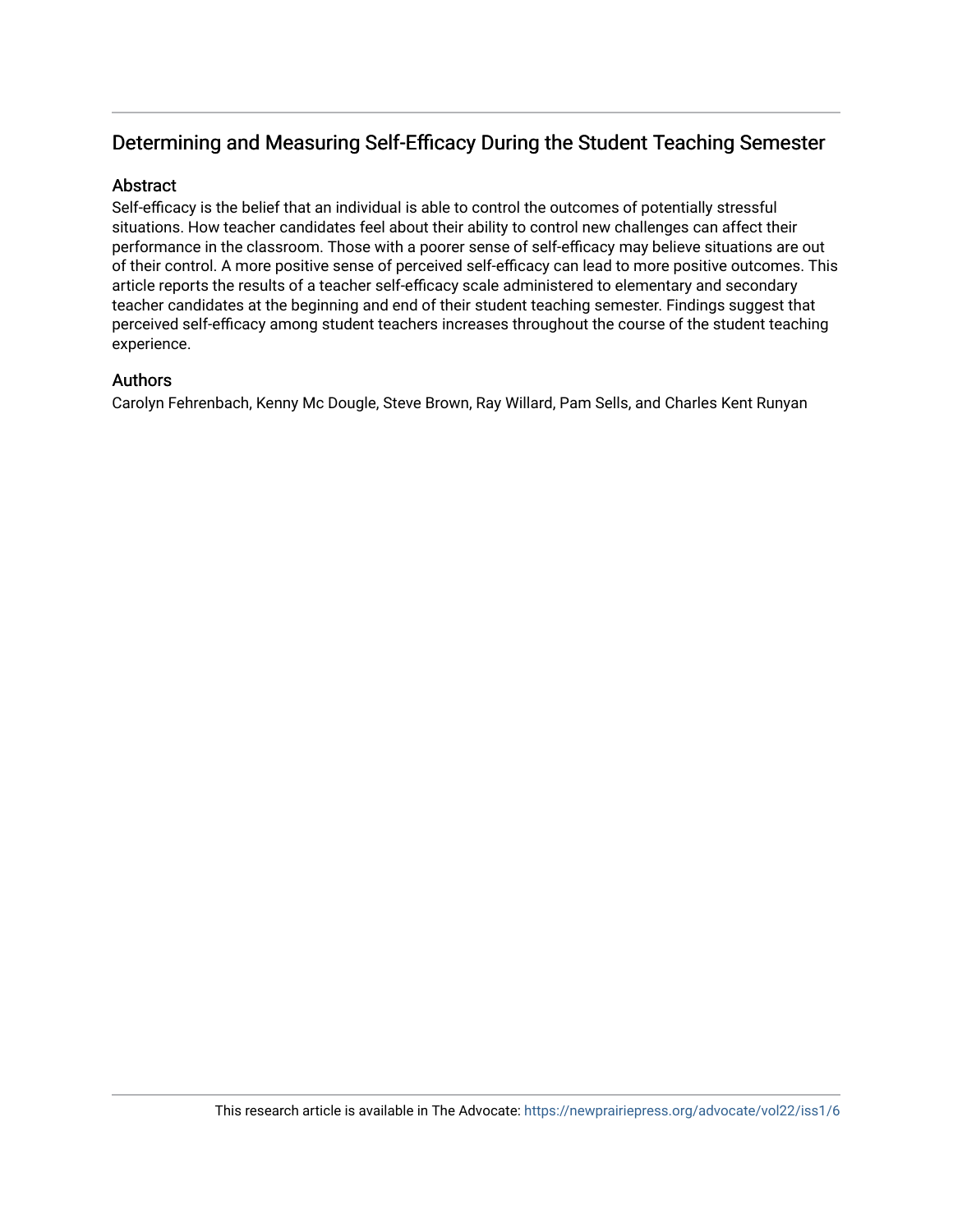## **Determining and Measuring Self-Efficacy During the Student Teaching Semester**

**Carolyn Fehrenbach Kenny Mc Dougle Steve Brown Ray Willard Pam Sells Charles Kent Runyan Pittsburg State University**

### **Abstract**

Self-efficacy is the belief that an individual is able to control the outcomes of potentially stressful situations. How teacher candidates feel about their ability to control new challenges can affect their performance in the classroom. Those with a poorer sense of self-efficacy may believe situations are out of their control. A more positive sense of perceived self-efficacy can lead to more positive outcomes. This article reports the results of a teacher self-efficacy scale administered to elementary and secondary teacher candidates at the beginning and end of their student teaching semester. Findings suggest that perceived self-efficacy among student teachers increases throughout the course of the student teaching experience.

## **Introduction**

As teacher candidates begin their student teaching experiences, they face new challenges. How they handle these challenges can reflect upon their belief in their self-efficacy or their "capabilities to organize and execute the course of action required to manage prospective situations" (Bandura, 1997). Self-efficacy is fundamentally concerned with the execution of control rather than the outcome actions produce. Students with a strong sense of self-efficacy are more likely to put forth a high degree of control in meeting challenges, rather than blaming external factors. In contrast, those with a poorer sense of self-efficacy may believe they cannot control situations. Preservice teachers, with little or no teaching experience may lack a positive sense of selfefficacy. "Converging evidence from diverse methodological and analytic strategies verifies that perceived self-efficacy and personal goals enhance motivation and performance attainments." Bandura & Locke, 2003, p. 87.

 A review of the literature reveals a dearth of current studies specifically designed for student teachers. One study by and Pontius (2000) studied changes in teaching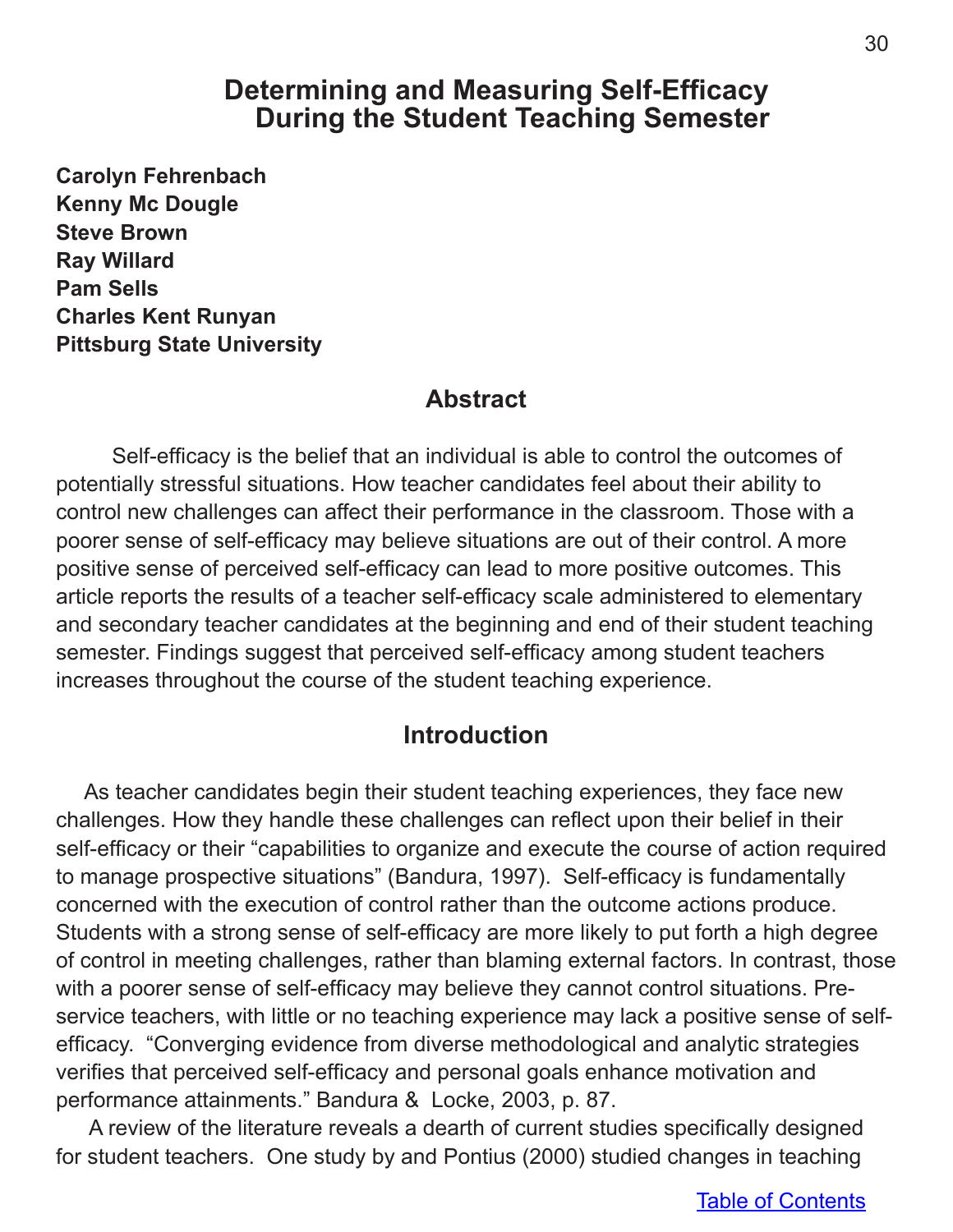efficacy with pre-service teachers in elementary, middle grades, secondary and special education K-12. They administered pre- and post- efficacy ratings for three-quarters of one academic year and found, as a whole, a statistically significant gain in efficacy at the end of student teaching.

Other studies looked at pre-service teachers in specific disciplines. Cakir and Alici, (2009) compared ratings of pre-service secondary English teachers' self-efficacy beliefs with those of their instructors' perceptions of them using the same scale and found pre-service teachers' ratings of self-efficacy higher than those predicted by their instructors. Cano, Swan, and Wolf (2011) tracked the changes in teacher self-efficacy with secondary students in agricultural education from student teaching to the end of the third year of teaching. Their findings indicated individuals reported the lowest level of self-efficacy at the end of the first year and the highest level at the end of the third year.

## **Purpose of Study**

As teacher educators, we were interested in determining how our elementary and secondary teacher candidates rated themselves in the area of self-efficacy. We believed information gained from the study would assist us in structuring courses during the student teaching semester for student success. We wished to see if there were differences in pre- and post- self-efficacy scores before and after the student teaching semester, between elementary and secondary education majors, and between males and females. We looked at pre-service teachers from varying grade levels (elementary and secondary) as well as multiple disciplines (art, history, math, science, Family and Consumer science, K-12 music, K-12 physical education, and K-12 special education.

## **Sample for Study**

Our study took place in the College of Education at a Midwestern university of about 7500 students located in a predominantly rural area. The sample for our study was 49 teacher candidates - elementary and secondary education majors enrolled in their student teaching semester. Of the original 49 candidates completing the pre-test, only 46 candidates completed the post-test. Of these 46, 19 (41%) were elementary and 27 (59%) were secondary. Of the final sample of 46 candidates, 29 (63%) were female and 17 (47%) were male.

## **Description of Professional Semester of Study**

During the professional semester at the university teacher candidates are placed

31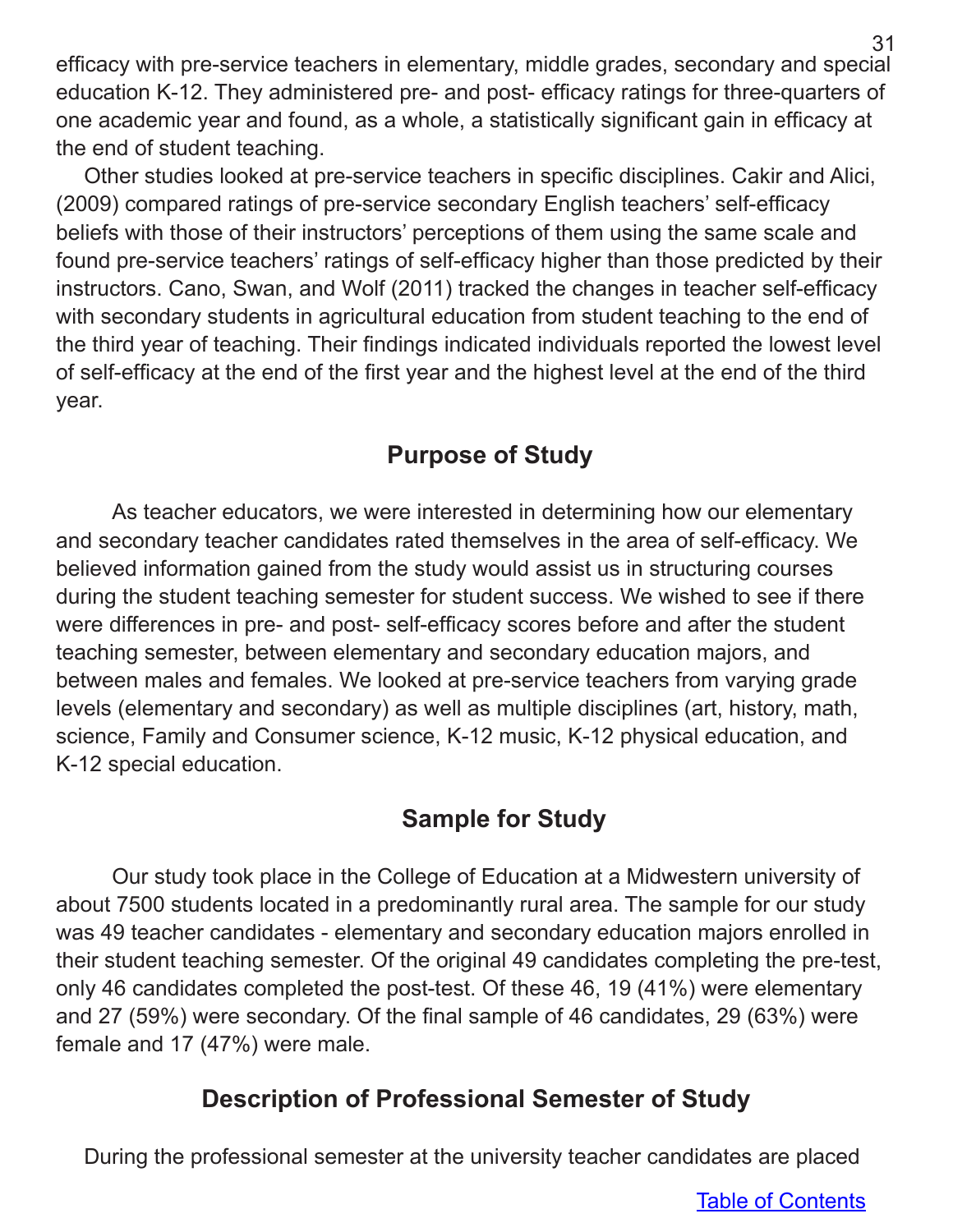with a cooperating teacher for the duration of a 16-week semester, beginning in early January for the spring semester. Prior to the start of the fall semester, teacher candidates begin by attending in-service workshops with their cooperating teachers. Art, music, and physical education teacher candidates are assigned a cooperating teacher at the elementary and secondary grade levels. For the first eight Thursdays, teacher candidates return to campus to attend a variety of seminars, as well as spending time, in a group session with their university supervisor. The seminars address the following areas: career planning and placement, poverty, school law, classroom management, and preparing for a job interview. Secondary teacher candidates also attend two additional meetings with their content area instructors.

## **Data Gathering Instrument**

The *Teacher Self-Efficacy Scale* developed by Schwarzer, Schmitz and Daytner (1999) was used as a measuring instrument. The scale was adapted as an English version from the German *General Self-Efficacy Scale* developed by Jerusalem and Schwarzer (l979). The *Teacher Self-Efficacy Scale* is a ten-item instrument designed to assess a sense of perceived self-efficacy with the aim of predicting the ability to cope, as well as adapt after experiencing stress. Raw scores on the scale range from one to four with higher scores indicating a more positive self-efficacy. According to Schwarzer (1992) the construct of the scale reflects an optimistic self-belief. This is the belief of successfully performing a difficult task or coping with adversity in various settings. Perceived self-efficacy facilitates goal-setting, persistence in frustration, and recovery from setbacks. Perceived self-efficacy is an operative construct, i.e., it is related to subsequent behavior and, therefore, is relevant for clinical practice and behavior change.

Reliability for the scale was gained in samples from 23 nations with Cronbach's alphas ranging from .76 to .90, with the majority in the .80s. Criterion-related validity is documented in numerous correlational studies where positive coefficients were found with dispositional optimism and work satisfaction. Negative coefficients were found with depression, anxiety, stress, and burnout.

## **Procedures**

We began our study at the beginning of the fall semester, when teacher candidates came to campus for the first of eight weekly seminars. During the first session, we administered the *Teacher Self-Efficacy Scale* to 49 teacher candidates. On the final day of the eighth weekly seminar when teacher candidates returned to campus, the survey was administered a second time. Data were then analyzed.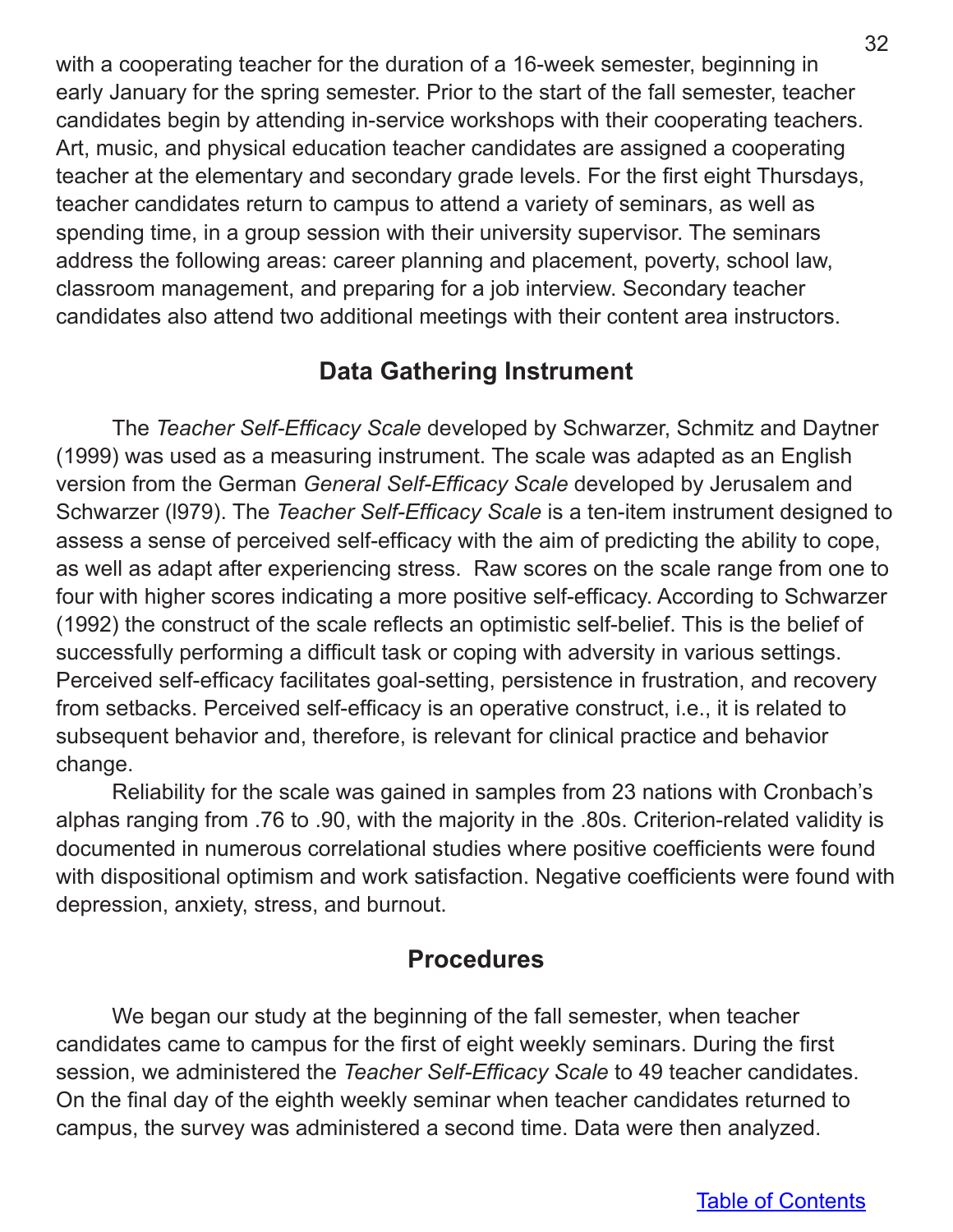## **Data Analysis**

Initially, the researchers reviewed pre- and post-test scores to determine if there appeared to be any patterns. As illustrated in Table A1, post-test mean scores for the overall sample were higher than pre-test mean scores on every item of the scale. Secondary post-test mean scores were higher on all items except two (items 1 and 3). Elementary post-test mean scores were higher on all items except item six, which remained the same.

Using a simple frequency distribution, results indicated that a greater number of student teachers had higher ratings on the post-test than on the pre-test (Figure A1), indicating that a greater number of candidates rated themselves higher on items related to self-efficacy near the end of student teaching than at the beginning of the experience.

To determine if the increase in ratings was significant, a two-tailed, paired samples t-test was used to test differences between pre- and post-test mean scores on the *Teacher Self-Efficacy Scale* (Table A2). Overall, post test scores on the *Teacher Self-Efficacy Scale* were significantly higher than on the pre-test, *t* (45) = 2.31, *p* = .023.

Because there was a significant difference overall, additional t-tests were conducted to determine if there were significant difference in pre- and post-test scores for different academic levels (elementary and secondary). The researchers elected to use one-tailed, paired samples t-tests for each of the two levels, using  $α = .025$  for determining significance.

### *Results by Academic Level*

Elementary post-test scores on the *Teacher Self-Efficacy Scale* were significantly higher than on the pre-test,  $t(18) = 2.83$ ,  $p = .006$ . Secondary post-test scores were higher than pre-test scores; however, the difference was not significant, *t* (26) = 1.22, *p* = .116. Although the difference for secondary was not significant in the current study, it was noted that there was one extreme outlier, which impacted the results for the secondary candidates. One candidate had a mean score of 4.0 on the pre-test and 1.8 on the post-test. Elementary scores were higher than secondary on both the pre-test and the post-test; however, the differences were not significant.

### *Results by Gender*

Female scores were slightly higher than males on both the pre-test and the post-test; however, the differences were not significant.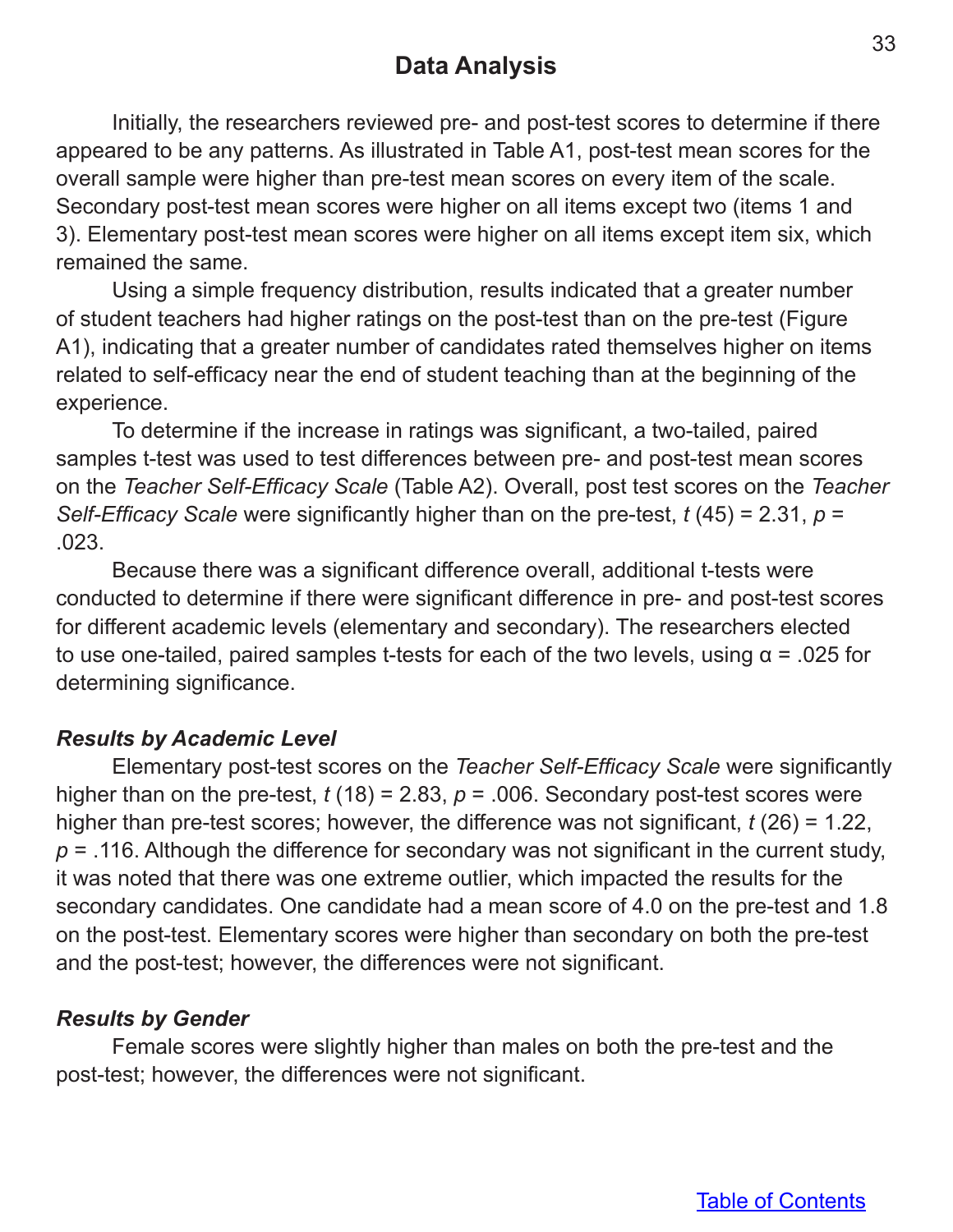## **Implications for Teachers**

Based on the results from the sample, the presenters believe the strength of the professional semester contributes to the significance shown in this study. Program developers need to think carefully about how to structure entry into the field in a way that promotes mastery. If all of their early experiences lead to success, pre-service teachers may enter the field with a false sense of efficacy because it was developed without the demands of running one's own classroom, dealing with parents and teachers or managing student problems. In a seminal paper (Rohrkemper & Corno, 1988), teachers were cautioned not to ignore the value of "functional failure" and were encouraged to create context in which students can learn from mistakes and learn to persist even when unsuccessful. Their work also has important implications for teacher educators, encouraging programs to rank task difficulty, complexity and frustration of field placements for teacher candidates. Schunk (1991) believes that self-efficacy and motivation are applicable to teachers as well as students

## **Implications for Further Research**

The demands of teaching continue to increase, and teaching is becoming increasingly complex. Research has been conducted in the area of teacher selfefficacy; however, there are some conflicting views on how teacher self-efficacy may ultimately impact student learning and achievement. We wish to expand the body of research in self-efficacy related to student teaching by continuing to administer the *Teacher Self-Efficacy Scale* to student teachers in the future and conduct follow-up administrations at the end of candidates' first and third years of teaching. We feel that this could provide important information related to teachers' self-efficacy as they progress from pre-service through the third year of teaching. We hope to study the relationship of support structures for beginning teachers and self-efficacy, as well as the relationship between teacher self-efficacy and student achievement. We currently administer follow-up surveys to first and third-year program completers to collect feedback on our preparation programs. In addition, we would like to gather information related to induction/mentoring programs and student achievement.

Effective teachers tend to be reflective of their practice and always strive to improve their teaching. The *Teacher Self-Efficacy Scale* could be a valuable tool for pre-service and in-service teachers to use in reflective processes. Collecting qualitative data related to teachers' perceptions of how the scale prompts reflective thinking among teachers could also be beneficial. We may find that the *Teacher Self-Efficacy Scale* is an effective measure of self-efficacy, as well as a resource to guide reflective processes that may help improve their teaching.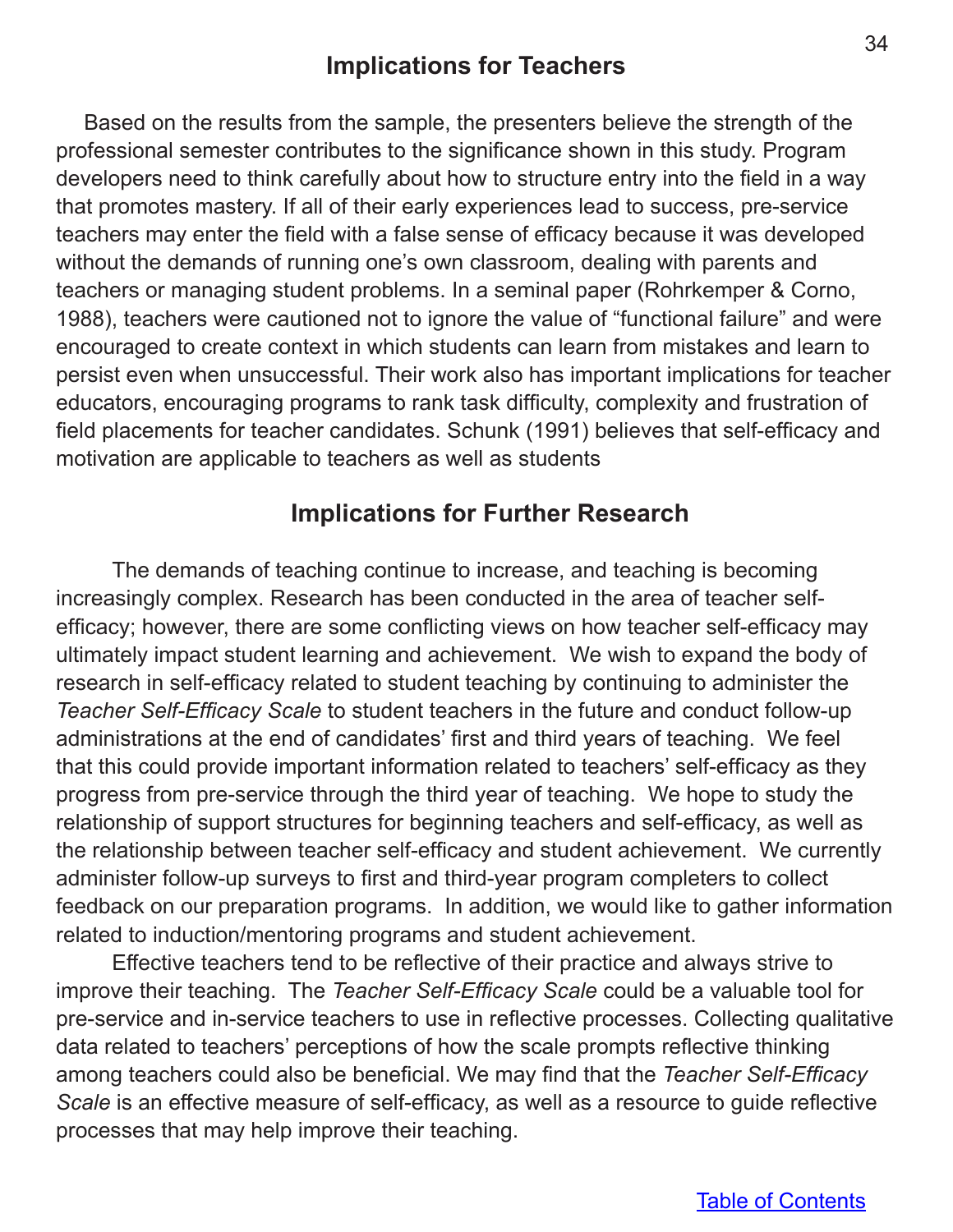## **References**

Bandura, A. & Locke, E.A. Negative self-efficacy and goal effects revisited. *Journal of Applied Psychology*, 88, 2003.

Bandura, A. (1997). *Self-efficacy: The exercise of control*. New York: W. H. Freeman.

- Cakir, O. & Alici, D. (2009). Seeing self as others see you: Variability in self-efficacy ratings in student teaching. *Teachers and Teaching: Theory and Practice*, 15. ERIC EJ866438
- Cano, J., Swan, B.J., & Wolf, K. J. (2011). Changes in teacher self-efficacy from the student teaching experience through the third year of teaching. *Journal of Agricultural Education,* 52,128.
- Fortman, C.K. & Pontius, R. (2000). Self-efficacy during student teaching. Paper presented at the meeting of Mid-Western Educational Research Assoc. Chicago , IL. ERIC ED447103.
- Rohrkemper, M., & Corno, L. (1988). Success and failure on classroom tasks: Adaptive learning and classroom teaching. *Elementary School Journal*, 88, 297-312.
- Schwarzer, R. (Ed.) (1992). *Self-efficacy: Thought control of action*. Washington, DC: Hemisphere.

Schwarzer, R., Schmitz, G.S., & Daytner, G.T. (1999). Teacher self-efficacy scale.

- Schunk, D.H. (1991). Self-efficacy and academic motivation. *Educational Psychologist*. Summer/Fall 1991, 26, 3/4, p. 207.
- Schunk, D.H. (1984). Self-efficacy perspective on achievement behavior. *Educational Psychologist,* 1991, 48-58.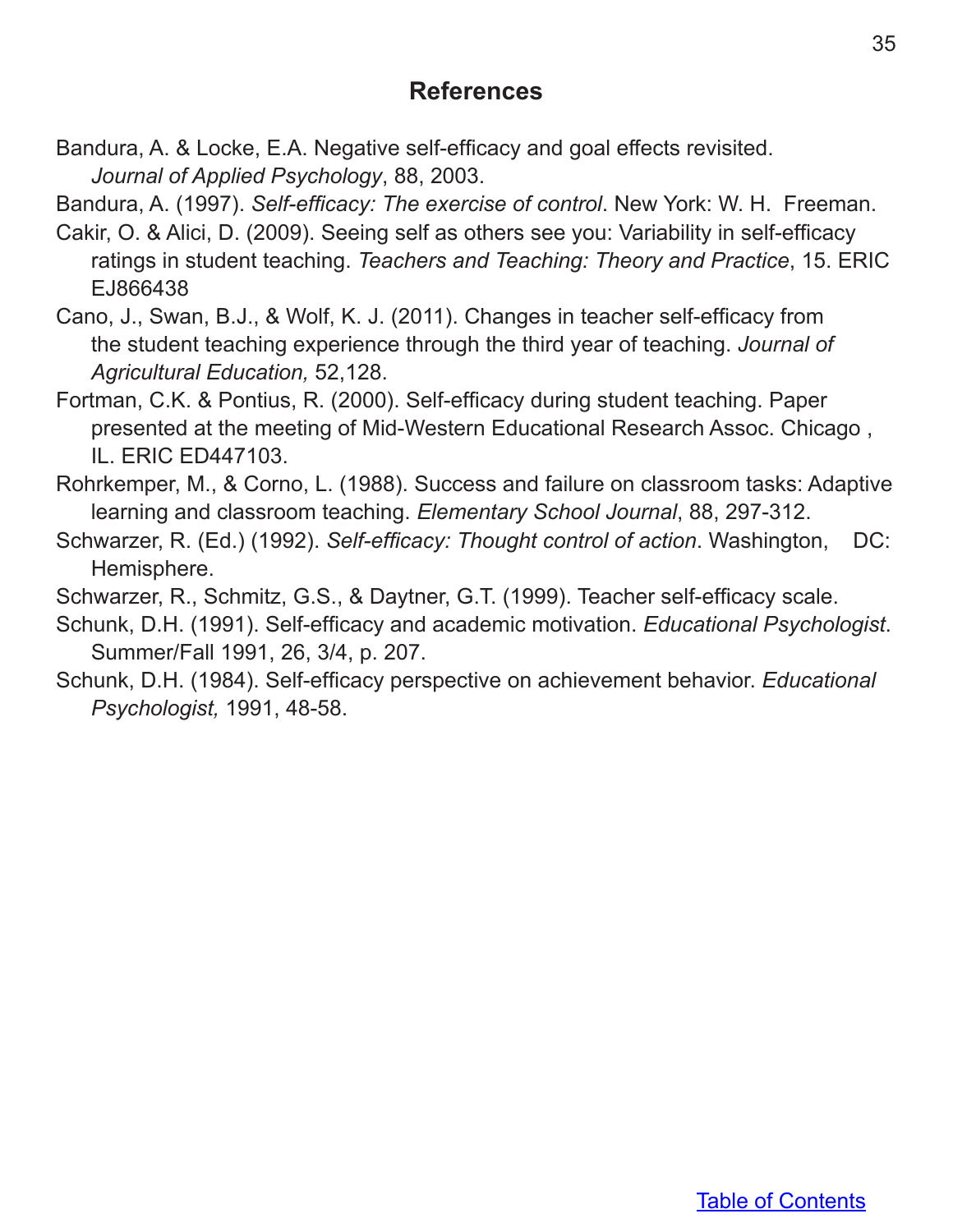# **Appendix**

Table A1

Pre- and Post-Test Mean Scores for Teacher Self-Efficacy Scale by Item

|                                                                    | Overall |                | Elementary     |         | Secondary |                    |
|--------------------------------------------------------------------|---------|----------------|----------------|---------|-----------|--------------------|
|                                                                    | Pre     | Post           | Pre            | Post    | Pre       | Post               |
| 1. I am convinced that I am able to                                |         |                |                |         |           |                    |
| successfully teach all relevant subject content                    |         | 2.98 3.20      | 2.74           | 3.32    |           | $3.15 \quad 3.11*$ |
| to even the most difficult students.                               |         |                |                |         |           |                    |
| 2. I know that I can maintain a positive                           |         |                |                |         |           |                    |
| relationship with parents even when tensions                       |         | 3.26 3.43      | 3.32           | 3.42    | 3.22      | 3.44               |
| arise.                                                             |         |                |                |         |           |                    |
| 3. When I try really hard, I am able to reach                      |         |                | 3.24 3.33 3.21 | 3.47    | 3.26      | $3.22*$            |
| even the most difficult students.                                  |         |                |                |         |           |                    |
| 4. I am convinced that, as time goes by, I will                    |         |                |                |         |           |                    |
| continue to become more and more capable of                        |         | 3.78 3.91      | 3.74           | 3.95    | 3.81      | 3.89               |
| helping to address my students' needs.                             |         |                |                |         |           |                    |
| 5. Even if I get disrupted while teaching, I am                    |         |                |                |         |           |                    |
| confident that I can maintain my composure                         |         | 3.39 3.65 3.58 |                | 3.74    | 3.26      | 3.59               |
| and continue to teach well.                                        |         |                |                |         |           |                    |
| 6. I am confident in my ability to be                              |         |                |                |         |           |                    |
| responsive to my students' needs even if I am                      | 3.46    | 3.59           | 3.68           | $3.68*$ | 3.30      | 3.52               |
| having a bad day.                                                  |         |                |                |         |           |                    |
| 7. If I try hard enough, I know that I can exert                   |         |                |                |         |           |                    |
| a positive influence on both the personal and                      |         | 3.74 3.87      | 3.84           | 3.95    | 3.67      | 3.81               |
| academic development of my students.                               |         |                |                |         |           |                    |
| 8. I am convinced that I can develop creative                      |         |                |                |         |           |                    |
| ways to cope with system constraints (such as                      | 3.41    | 3.59           | 3.37           | 3.68    | 3.44      | 3.52               |
| budget cuts and other administrative problems)                     |         |                |                |         |           |                    |
| and continue to teach well.                                        |         |                |                |         |           |                    |
| 9. I know that I can motivate my students to                       |         |                | 3.41 3.57 3.47 | 3.68    |           | 3.37 3.48          |
| participate in innovative projects.                                |         |                |                |         |           |                    |
| 10. I know that I can carry out innovative                         |         |                |                |         |           |                    |
| projects even when I am opposed by skeptical                       |         |                | 3.20 3.41 3.26 | 3.47    | 3.15      | 3.37               |
| colleagues.                                                        |         |                |                |         |           |                    |
| <b>Overall Scale Score</b>                                         |         | 3.39 3.55 3.42 |                | 3.64    | 3.36      | 3.50               |
| *Denotes that post-test secreis equal to or less than pre-test sec |         |                |                |         |           |                    |

'Denotes that post-test score is equal to or less than pre-test score.